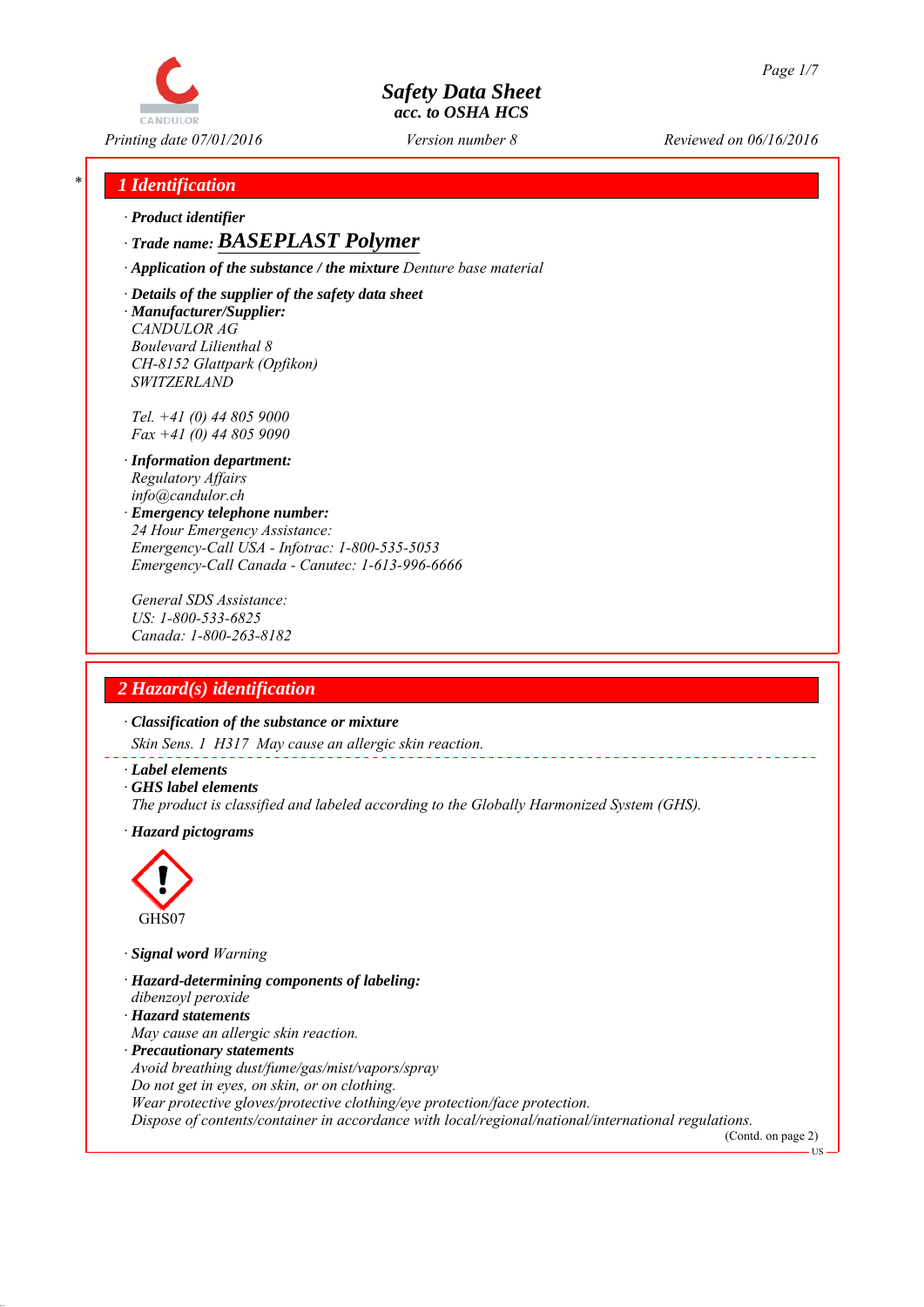*Printing date 07/01/2016 Reviewed on 06/16/2016 Version number 8*

# *Trade name: BASEPLAST Polymer*



*∙ Chemical characterization: Mixtures*

*∙ Description: > 95% Polymethylmethacrylate*

*∙ Dangerous components:*

*CAS:* 94-36-0 dibenzoyl peroxide 0.1-<1%

### *\* 4 First-aid measures*

*∙ Description of first aid measures*

- *∙ After inhalation: Supply fresh air; consult doctor in case of complaints.*
- *∙ After skin contact: Rinse with water.*
- *∙ After eye contact: Rinse opened eye for several minutes under running water. Then consult a doctor.*
- *∙ After swallowing: Rinse out mouth and then drink plenty of water.*
- *∙ Information for doctor:*

*∙ Most important symptoms and effects, both acute and delayed No further relevant information available.*

*∙ Indication of any immediate medical attention and special treatment needed No further relevant information available.*

*5 Fire-fighting measures*

- *∙ Extinguishing media*
- *∙ Suitable extinguishing agents:*
- *CO2, extinguishing powder or water spray. Fight larger fires with water spray or alcohol resistant foam.*
- *∙ Special hazards arising from the substance or mixture No further relevant information available.*
- *∙ Advice for firefighters*
- *∙ Protective equipment: No special measures required.*

### *6 Accidental release measures*

*∙ Personal precautions, protective equipment and emergency procedures Not required. ∙ Environmental precautions: Do not allow to enter sewers/ surface or ground water.*

(Contd. on page 3)

US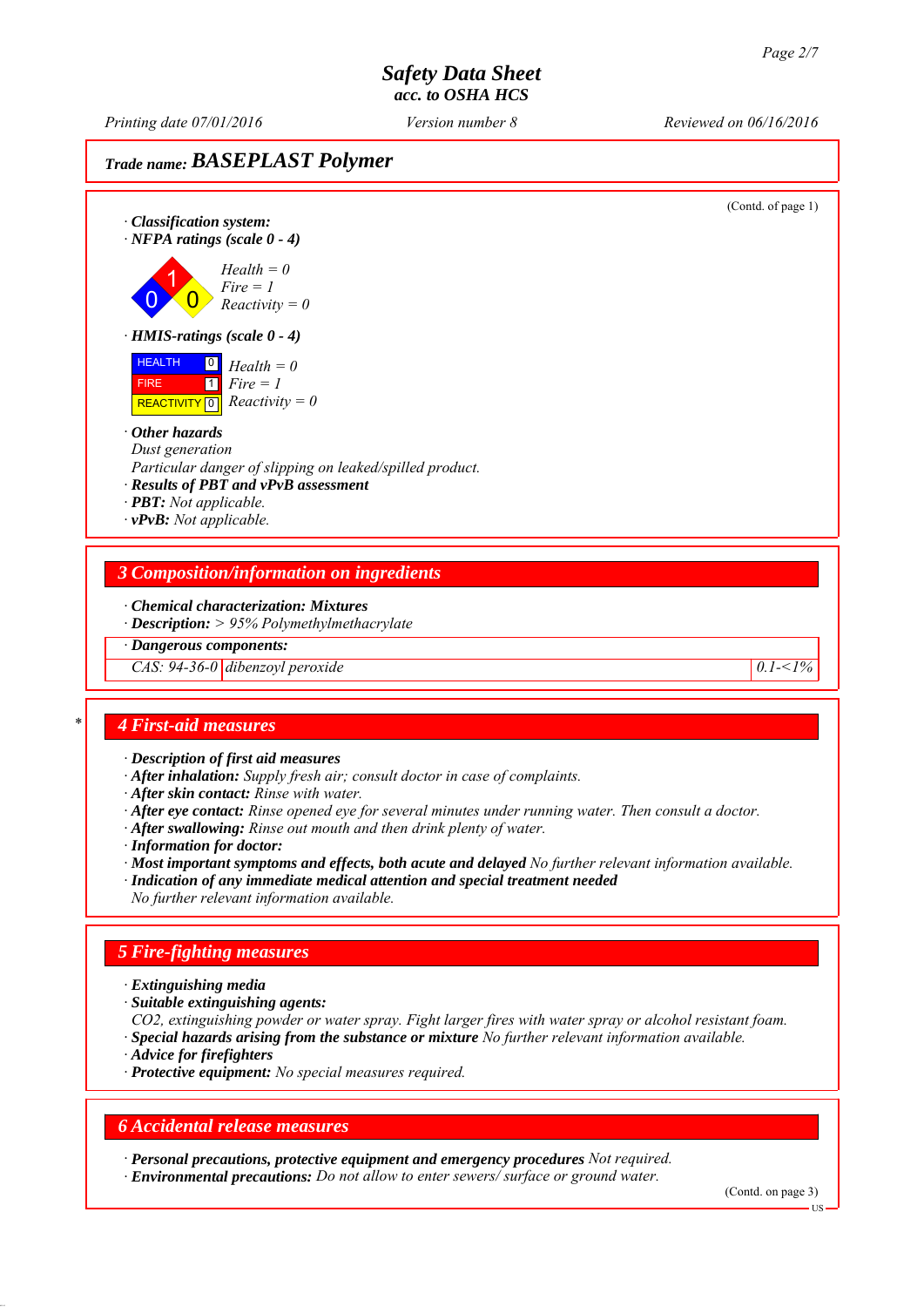*Printing date 07/01/2016 Reviewed on 06/16/2016 Version number 8*

# *Trade name: BASEPLAST Polymer*

*∙ Methods and material for containment and cleaning up: Pick up mechanically.*

(Contd. of page 2)

- *∙ Reference to other sections See Section 7 for information on safe handling.*
- *See Section 8 for information on personal protection equipment.*

*See Section 13 for disposal information.*

# *7 Handling and storage*

*∙ Handling:*

- *∙ Precautions for safe handling*
- *Only adequately trained personnel should handle this product. For use in dentistry only.*
- *∙ Information about protection against explosions and fires: No special measures required.*
- *∙ Conditions for safe storage, including any incompatibilities*
- *∙ Storage:*
- *∙ Requirements to be met by storerooms and receptacles: Store only in the original receptacle.*
- *∙ Information about storage in one common storage facility: Not required.*
- *∙ Further information about storage conditions: Protect from heat and direct sunlight.*
- *∙ Specific end use(s) No further relevant information available.*

## *8 Exposure controls/personal protection*

*∙ Additional information about design of technical systems: No further data; see item 7.*

*∙ Control parameters*

*∙ Components with limit values that require monitoring at the workplace:*

*CAS: 94-36-0 dibenzoyl peroxide*

*PEL Long-term value: 5 mg/m³*

*REL Long-term value: 5 mg/m³*

*TLV Long-term value: 5 mg/m³*

*∙ Additional information: The lists that were valid during the creation were used as basis.*

### *∙ Exposure controls*

- *∙ Personal protective equipment:*
- *∙ General protective and hygienic measures:*
- *Usual hygienic measures for dental practice and dental laboratories.*

*Keep away from foodstuffs, beverages and feed.*

*Wash hands before breaks and at the end of work.*

- *Avoid contact with the skin. ∙ Breathing equipment: Use respiratory protective device against the effects of dust.*
- *∙ Protection of hands:*



*Protective gloves*

*After use of gloves apply skin-cleaning agents and skin cosmetics. ∙ Material of gloves Butyl rubber, BR Chloroprene rubber, CR Natural rubber, NR Nitrile rubber, NBR*

(Contd. on page 4)

US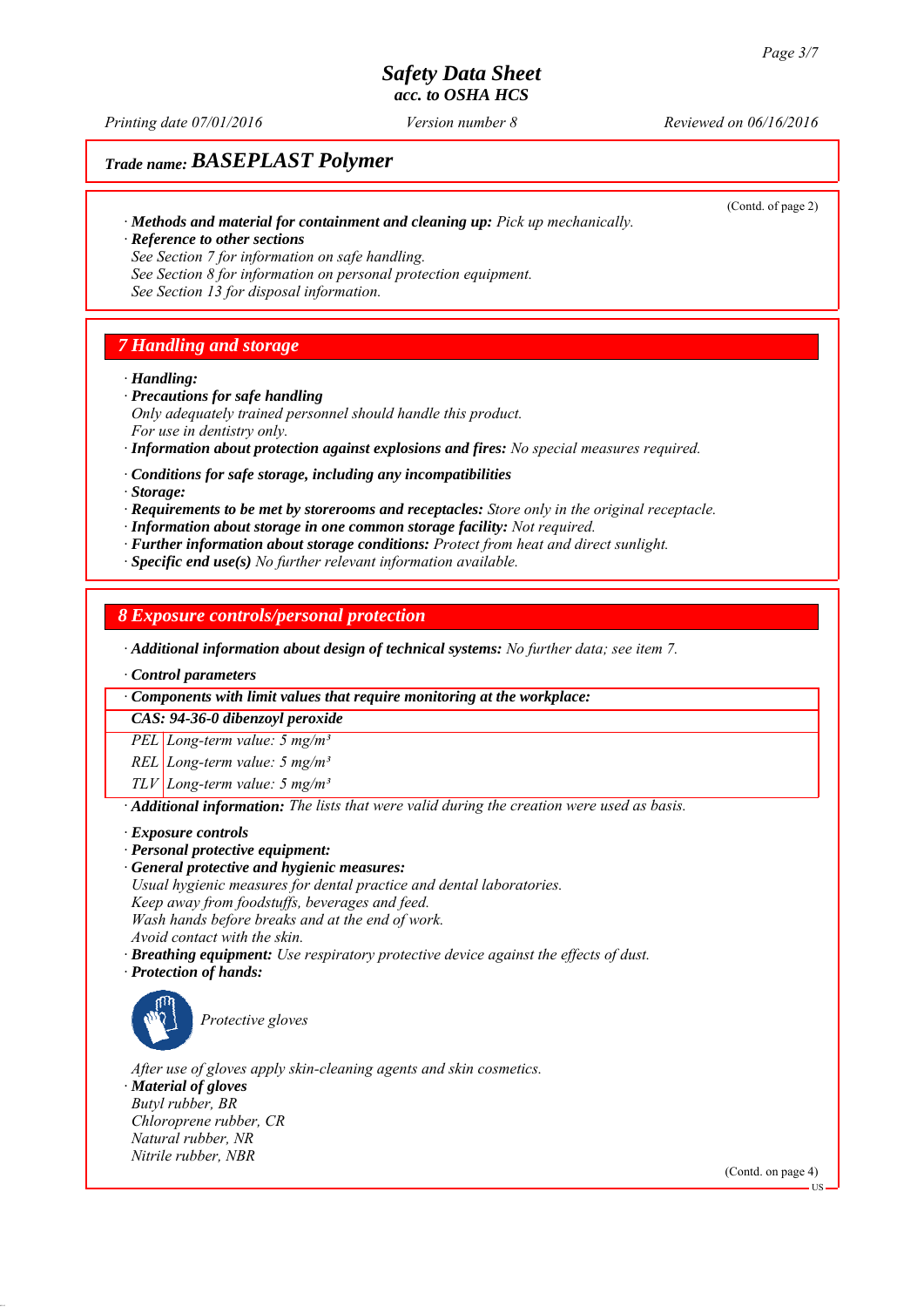*Printing date 07/01/2016 Reviewed on 06/16/2016 Version number 8*

# *Trade name: BASEPLAST Polymer*

(Contd. of page 3)

*Fluorocarbon rubber (Viton)*

*Selection of the glove material on consideration of the penetration times, rates of diffusion and the degradation*

*∙ Penetration time of glove material*

*The exact break through time has to be found out by the manufacturer of the protective gloves and has to be observed.*

*∙ Eye protection: Safety glasses*

| <b>9 Physical and chemical properties</b>                                                                    |                                               |  |  |  |  |
|--------------------------------------------------------------------------------------------------------------|-----------------------------------------------|--|--|--|--|
| · Information on basic physical and chemical properties<br><b>General Information</b><br>$\cdot$ Appearance: |                                               |  |  |  |  |
| Form:                                                                                                        | Powder                                        |  |  |  |  |
| Color:                                                                                                       | According to product specification            |  |  |  |  |
| $\cdot$ Odor:                                                                                                | Characteristic                                |  |  |  |  |
| $\cdot$ Odor threshold:                                                                                      | Not determined.                               |  |  |  |  |
| $\cdot$ pH-value:                                                                                            | Not applicable.                               |  |  |  |  |
| $\cdot$ Change in condition                                                                                  |                                               |  |  |  |  |
| <b>Melting point/Melting range:</b>                                                                          | 150 °C (302 °F)                               |  |  |  |  |
| <b>Boiling point/Boiling range:</b>                                                                          | Undetermined.                                 |  |  |  |  |
| · Flash point:                                                                                               | 250 °C (482 °F)                               |  |  |  |  |
| · Flammability (solid, gaseous):                                                                             | Not determined.                               |  |  |  |  |
| $\cdot$ Auto igniting:                                                                                       | Product is not selfigniting.                  |  |  |  |  |
| · Danger of explosion:                                                                                       | Product does not present an explosion hazard. |  |  |  |  |
| $\cdot$ Explosion limits:                                                                                    |                                               |  |  |  |  |
| Lower:                                                                                                       | Not determined.                               |  |  |  |  |
| Upper:                                                                                                       | Not determined.                               |  |  |  |  |
| $\cdot$ Vapor pressure:                                                                                      | Not applicable.                               |  |  |  |  |
| $\cdot$ Density at 20 $\cdot$ C (68 $\cdot$ F):                                                              | $1.2$ g/cm <sup>3</sup> (10.014 lbs/gal)      |  |  |  |  |
| · Relative density                                                                                           | Not determined.                               |  |  |  |  |
| · Vapor density                                                                                              | Not applicable.                               |  |  |  |  |
| $\cdot$ Evaporation rate                                                                                     | Not applicable.                               |  |  |  |  |
| · Solubility in / Miscibility with                                                                           |                                               |  |  |  |  |
| Water:                                                                                                       | Nearly insoluble.                             |  |  |  |  |
| · Partition coefficient (n-octanol/water): Not determined.                                                   |                                               |  |  |  |  |
| · Viscosity:                                                                                                 |                                               |  |  |  |  |
| Dynamic:                                                                                                     | Not applicable.                               |  |  |  |  |
| Kinematic:                                                                                                   | Not applicable.                               |  |  |  |  |
| $\cdot$ Other information                                                                                    | No further relevant information available.    |  |  |  |  |

# *10 Stability and reactivity*

*∙ Reactivity No further relevant information available.*

*∙ Chemical stability Stable under normal handling and storage conditions.*

*∙ Thermal decomposition / conditions to be avoided: No decomposition if used according to specifications.*

*∙ Possibility of hazardous reactions No dangerous reactions known.*

(Contd. on page 5)

<sup>&</sup>lt;sup>11</sup>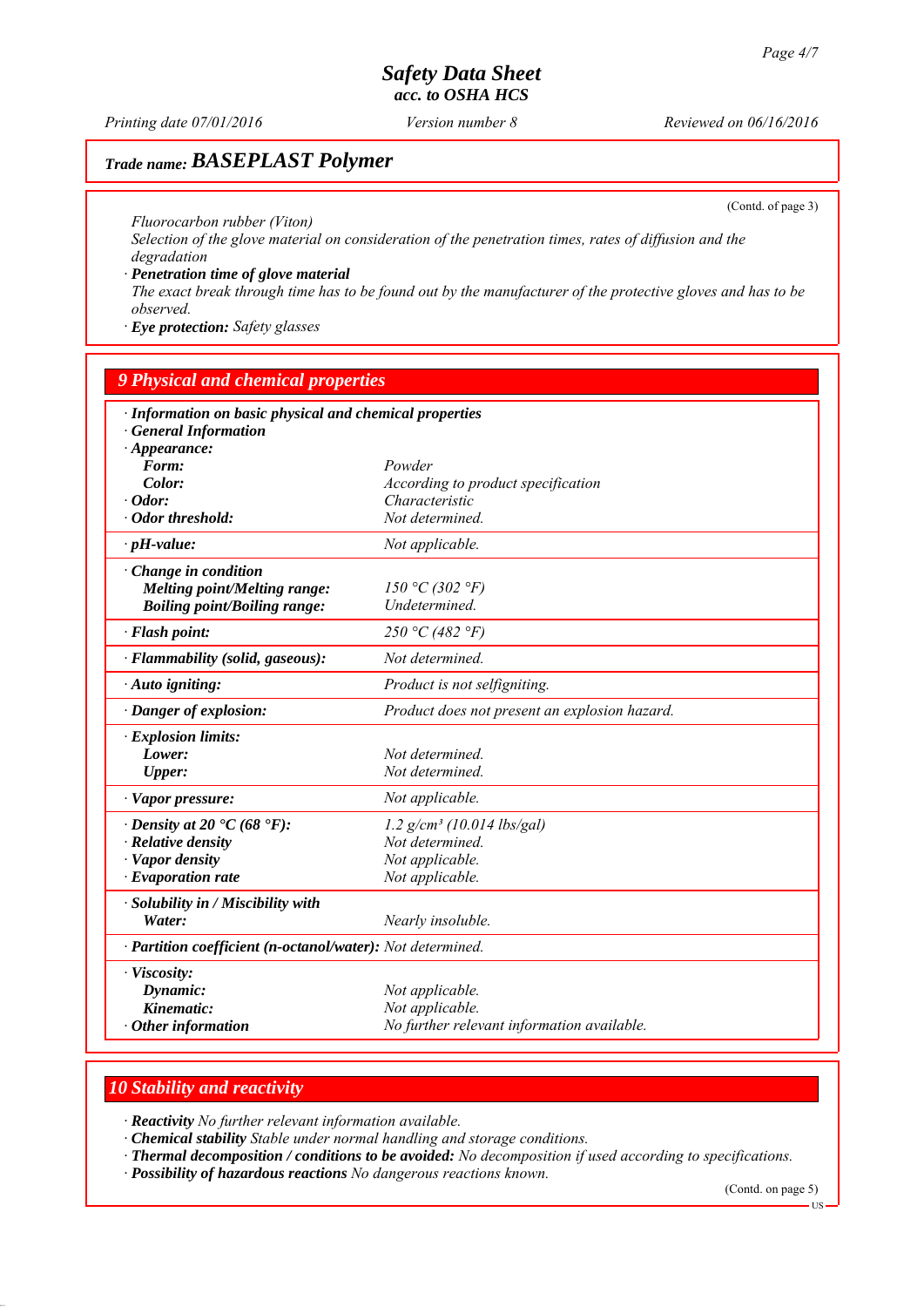*Printing date 07/01/2016 Reviewed on 06/16/2016 Version number 8*

# *Trade name: BASEPLAST Polymer*

(Contd. of page 4)

- *∙ Conditions to avoid No further relevant information available.*
- *∙ Incompatible materials: No further relevant information available.*
- *∙ Hazardous decomposition products: None under normal conditions of storage and use.*

## *\* 11 Toxicological information*

#### *∙ Information on toxicological effects*

- *∙ Acute toxicity:*
- *∙ on the skin: No irritant effect.*
- *∙ on the eye: No irritating effect.*
- *∙ Sensitization: No sensitizing effects known.*
- *∙ Additional toxicological information: No further relevant information available.*
- *∙ Carcinogenic categories*

#### *∙ IARC (International Agency for Research on Cancer)*

*CAS: 9011-14-7 polymethylmethacrylate 3* 

*CAS: 94-36-0 dibenzoyl peroxide 3* 

#### *∙ NTP (National Toxicology Program)*

*None of the ingredients is listed.*

### *∙ OSHA-Ca (Occupational Safety & Health Administration)*

*None of the ingredients is listed.*

### *12 Ecological information*

- *∙ Toxicity*
- *∙ Aquatic toxicity: No further relevant information available.*
- *∙ Persistence and degradability No further relevant information available.*
- *∙ Behavior in environmental systems:*
- *∙ Bioaccumulative potential No further relevant information available.*
- *∙ Mobility in soil No further relevant information available.*
- *∙ Additional ecological information:*
- *∙ General notes:*
- *Water hazard class 1 (Self-assessment): slightly hazardous for water*

*Do not allow undiluted product or large quantities of it to reach ground water, water course or sewage system.*

- *∙ Results of PBT and vPvB assessment*
- *∙ PBT: Not applicable.*
- *∙ vPvB: Not applicable.*
- *∙ Other adverse effects No further relevant information available.*

## *13 Disposal considerations*

- *∙ Waste treatment methods*
- *∙ Recommendation:*

*Take to an approved landfill or a waste incineration plant, under conditions approved by the local authority.*

- *∙ Uncleaned packagings:*
- *∙ Recommendation: Disposal must be made according to official regulations.*

(Contd. on page 6)

US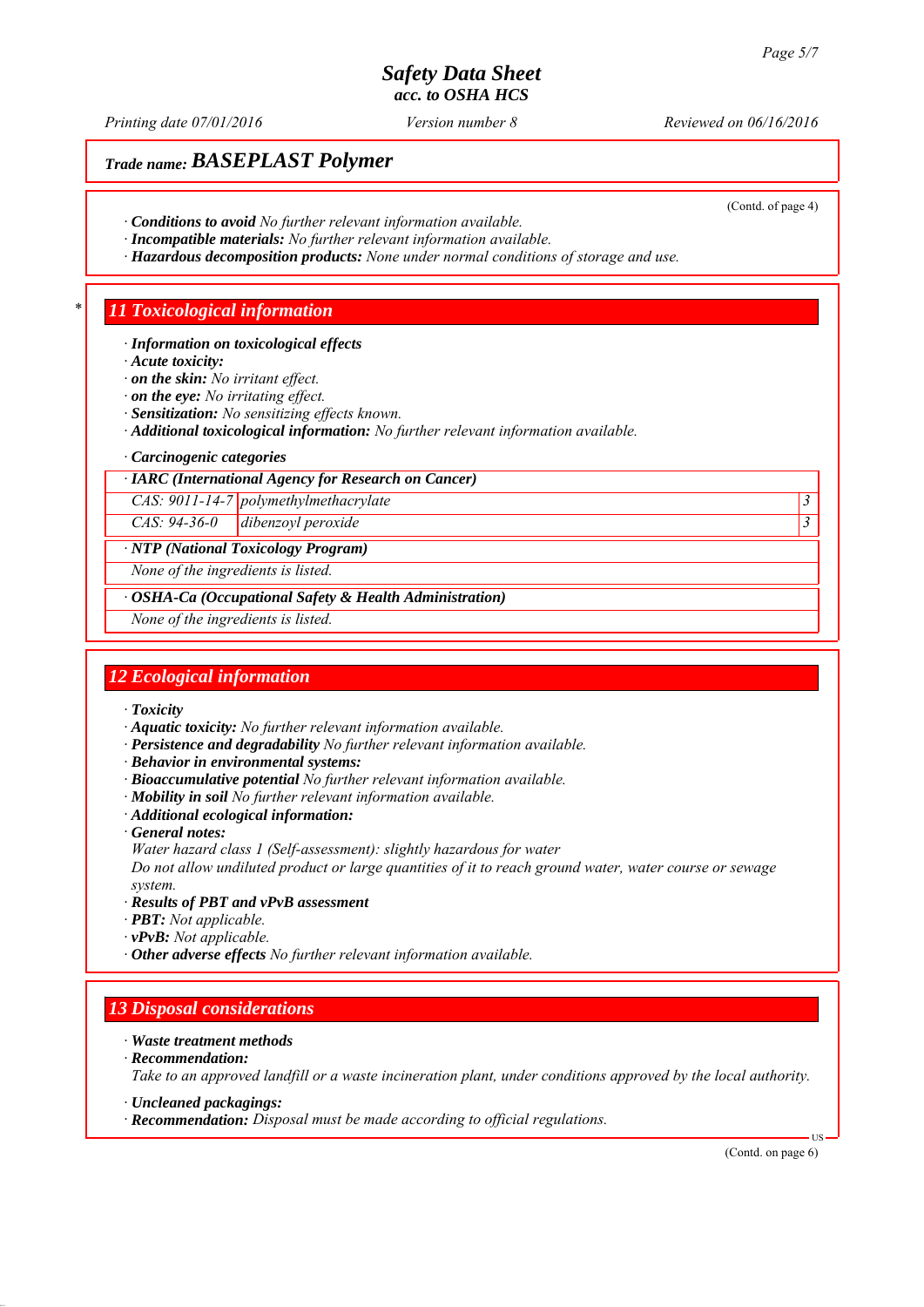## *Trade name: BASEPLAST Polymer*

(Contd. of page 5)

| <b>14 Transport information</b>                                                           |                                                                                   |  |  |
|-------------------------------------------------------------------------------------------|-----------------------------------------------------------------------------------|--|--|
| $\cdot$ UN-Number<br>· DOT, ADR, RID, ADN, ADN, IMDG, IATA Void                           |                                                                                   |  |  |
| · UN proper shipping name<br>· DOT, ADR, RID, ADN, ADN, IMDG, IATA Void                   |                                                                                   |  |  |
| $\cdot$ Transport hazard class(es)                                                        |                                                                                   |  |  |
| · DOT, ADR, RID, ADN, ADN, IMDG, IATA<br>· Class                                          | Void                                                                              |  |  |
| · Packing group<br>· DOT, ADR, RID, ADN, IMDG, IATA                                       | Void                                                                              |  |  |
| · Environmental hazards:<br>$\cdot$ Marine pollutant:                                     | No                                                                                |  |  |
| · Special precautions for user                                                            | Not applicable.                                                                   |  |  |
| $\cdot$ Transport in bulk according to Annex II of<br><b>MARPOL73/78 and the IBC Code</b> | Not applicable.                                                                   |  |  |
| $\cdot$ Transport/Additional information:                                                 | Product is not classified as a dangerous good for transport<br>(ADR, IMDG, IATA). |  |  |
| $\cdot$ UN "Model Regulation":                                                            | Void                                                                              |  |  |

## *15 Regulatory information*

*∙ Safety, health and environmental regulations/legislation specific for the substance or mixture*

*∙ Sara*

|  |  |  |  | · Section 355 (extremely hazardous substances): |
|--|--|--|--|-------------------------------------------------|
|--|--|--|--|-------------------------------------------------|

*None of the ingredients is listed.*

*∙ Section 313 (Specific toxic chemical listings):*

*CAS: 94-36-0 dibenzoyl peroxide*

*∙ TSCA (Toxic Substances Control Act):*

*CAS: 9011-14-7 polymethylmethacrylate*

*CAS: 94-36-0 dibenzoyl peroxide*

*∙ Proposition 65*

*∙ Chemicals known to cause cancer:*

*None of the ingredients is listed.*

*∙ Chemicals known to cause reproductive toxicity for females:*

*None of the ingredients is listed.*

*∙ Chemicals known to cause reproductive toxicity for males:*

*None of the ingredients is listed.*

*∙ Chemicals known to cause developmental toxicity:*

*None of the ingredients is listed.*

*∙ Carcinogenic categories*

*∙ EPA (Environmental Protection Agency)*

*None of the ingredients is listed.*

(Contd. on page 7)